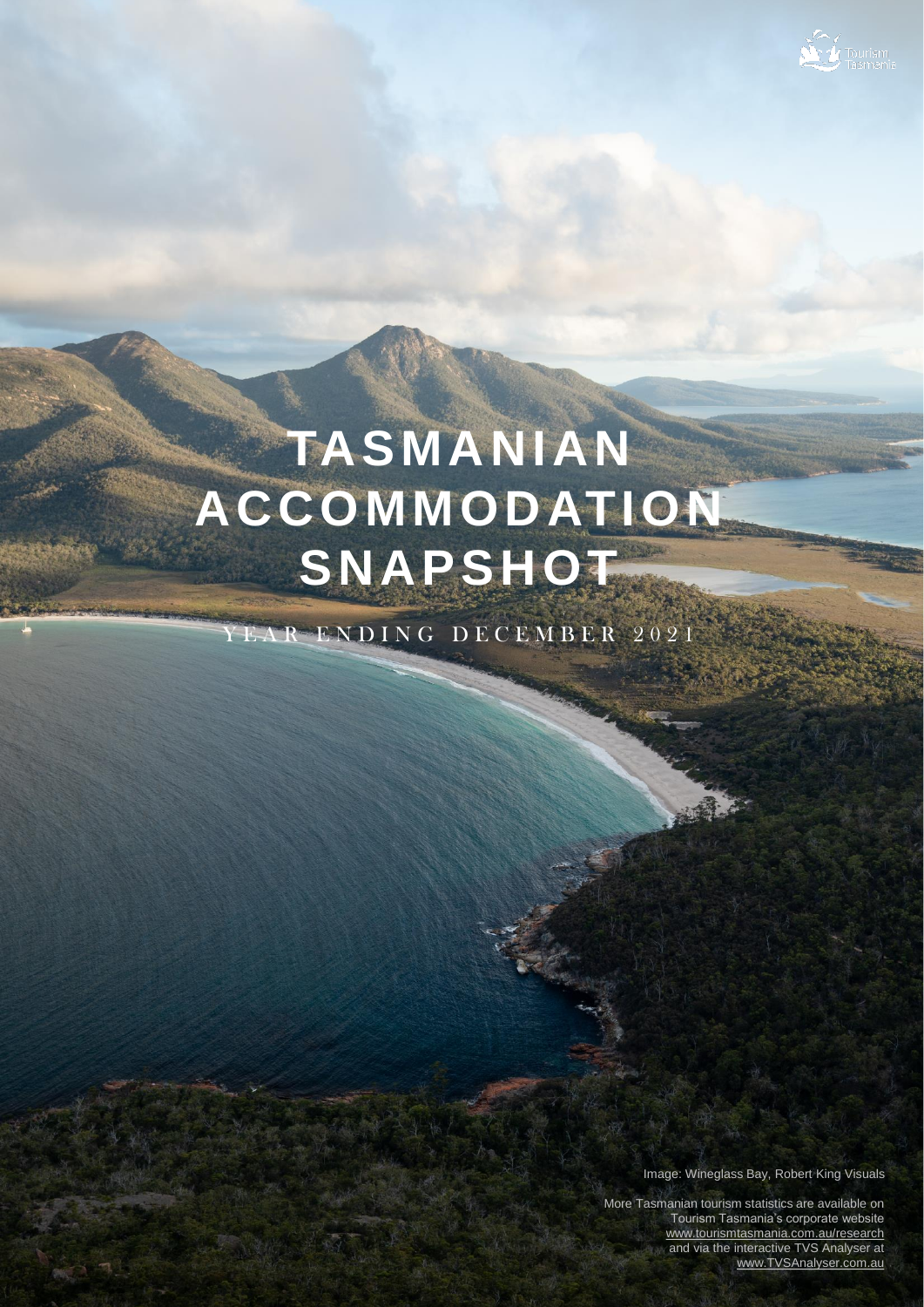### **TA S M A N I A N A C C O M M O D AT I O N S N A P S H O T**

Year ending December 2021

Tourism Tasmania measures a range of metrics of visitation into the state and across the visitor economy. This has traditionally been an historical insight, predominantly through the Tasmanian Visitor Survey, National Visitor Survey and International Visitor Survey.

Accommodation demand is a key indicator of industry and community recovery, and Tourism Tasmania has engaged and worked closely with two providers to deliver meaningful data that broadly represents the range of operators in Tasmania's accommodation sector.

- **STR**: Hotels, motels and other commercial accommodation with more than three rooms.
- **AirDNA: Short-stay accommodation.**

While only one sector of the visitor economy, accommodation data provides insight into the demand from of travellers in the state.

### **Commercial accommodation | STR Global**

STR provides operators an opt-in system to add their data to an anonymous aggregate report, drawing on a broad capture of platforms and booking systems, across a wide range of accommodation types. STR takes into account operator size, rating, brand affiliation and rates.

Providers of hotel, motel, lodge and similar accommodation are invited to join the free STR program to help us monitor this important sector. Please contact Tom [tchappel@str.com](mailto:tchappel@str.com) to access your own bespoke complimentary report and contribute anonymously to industry insights and monitoring.

### **Short-stay accommodation | AirDNA**

AirDNA provides an indicative view of the shortstay accommodation sector, including holiday homes, shacks and homes, as well as some traditional bed and breakfasts if they list on Airbnb or VRBO.

Data is provided across multiple indicator regions, offering a view of urban and regional performance. However, data in this snapshot refers only to 'entire properties', where guests have the whole home to themselves; approximately 85% of listed properties in Tasmania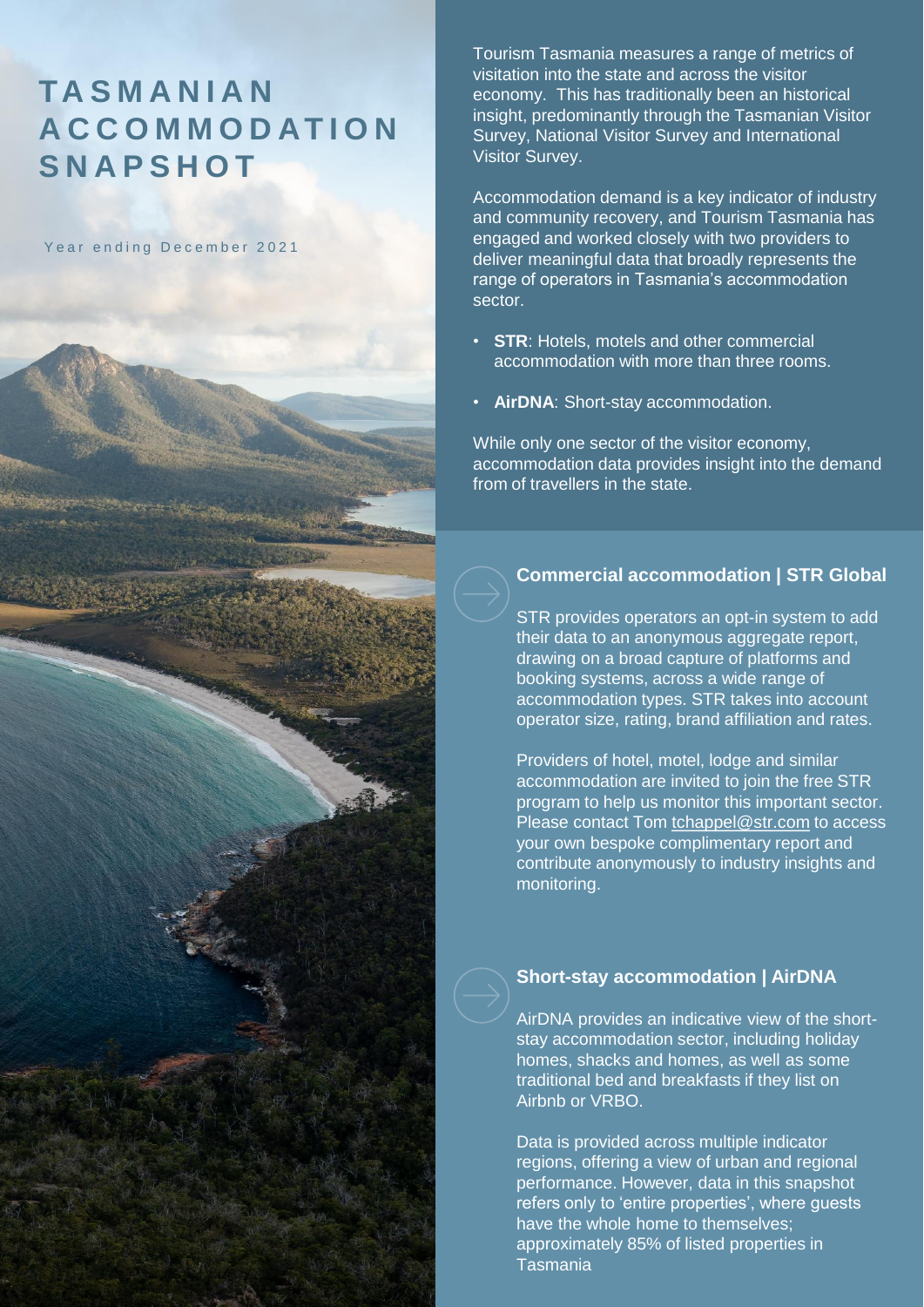# Tourism<br>Tasmania **COMMERCIAL ACCOMMODATION IN TASMANIA**

YEAR ENDING DECEMBER 2021



Source: STR

Some months are omitted due to insufficient sample.

Please contact Tom tchappel@str.com to access your own bespoke complimentary report and contribute anonymously to industry insights and monitoring.

Image: Wineglass Bay, Robert King Visuals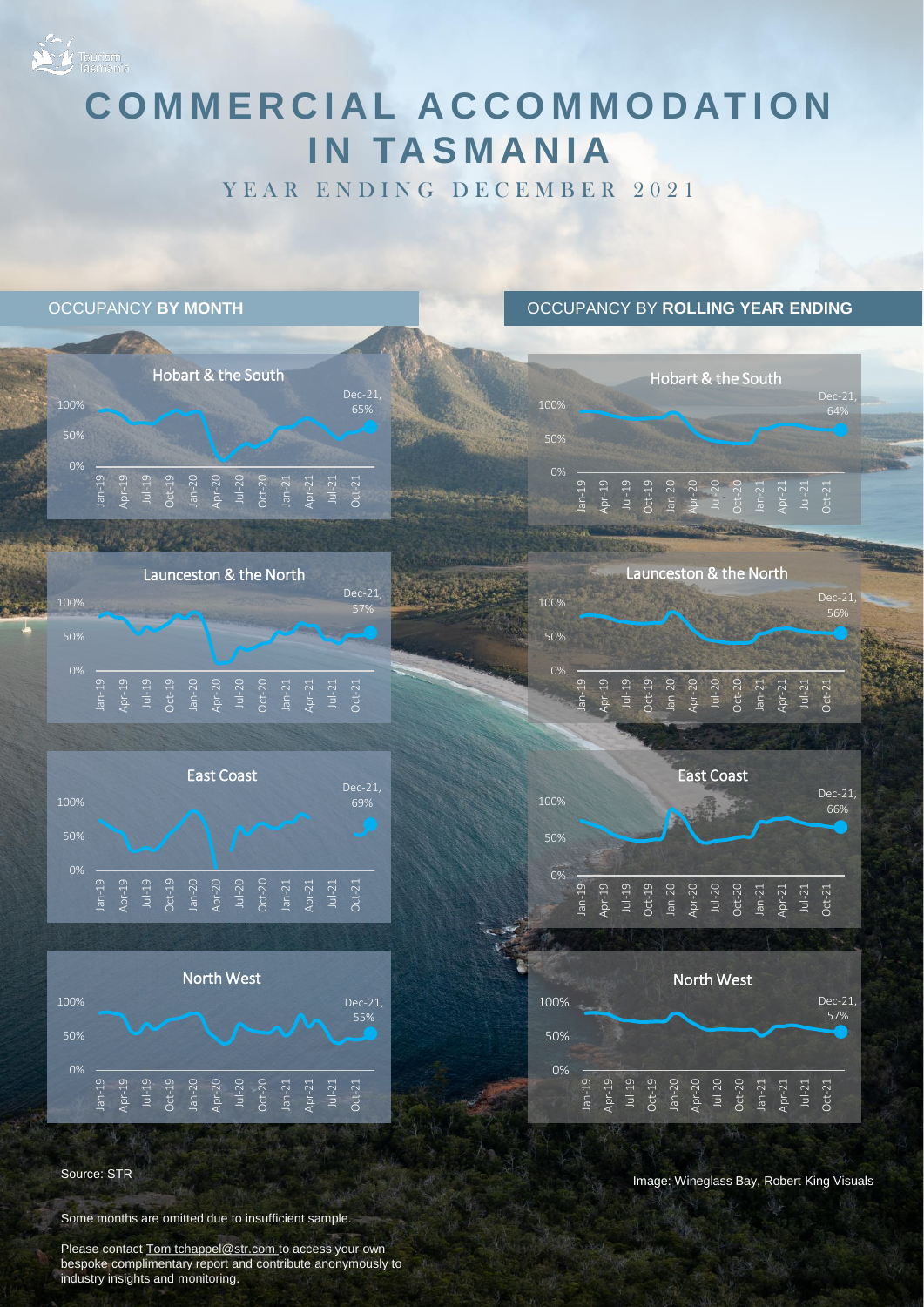

## SHORT-STAY ACCOMMODATION **IN TASMANIA**

YEAR ENDING DECEMBER 2021

TASMANIA | **DEMAND** (BOOKED NIGHTS)



### **YEAR ENDING** DECEMBER

|                        | 2019  | 2020  | 2021  |
|------------------------|-------|-------|-------|
| DEMAND ('000)          | 753.2 | 526.5 | 647.8 |
| <b>SUPPLY ('000)</b>   | 1,394 | 1,046 | 1,117 |
| <b>OCCUPANCY (%)</b>   | 54%   | 51%   | 58%   |
| <b>BOOKED LISTINGS</b> | 7,000 | 6,100 | 5,600 |

Demand (booked nights) in the year to December 2021 was 86% of demand recorded in the same period in 2019, with March to June the strongest months in 2021, compared to their respective months in 2019. These months align with record domestic visitation to Tasmania as captured in the Tasmanian Visitor Survey (TVS)

|                                        |            |            |            |            |            |            |            |            | <b>STATE</b> |            |            |            |  |
|----------------------------------------|------------|------------|------------|------------|------------|------------|------------|------------|--------------|------------|------------|------------|--|
|                                        | <b>JAN</b> | <b>FEB</b> | <b>MAR</b> | <b>APR</b> | <b>MAY</b> | <b>JUN</b> | <b>JUL</b> | <b>AUG</b> | <b>SEP</b>   | <b>OCT</b> | <b>NOV</b> | <b>DEC</b> |  |
| <b>Demand</b><br>(booked<br>nights)    | 4,315      | 4,025      | 4.317      | 4,362      | 4,195      | 4,162      | 3,922      | 3.738      | 3,857        | 3,944      | 4,005      | 4,285      |  |
| % 2019                                 | 79%        | 78%        | 84%        | 85%        | 85%        | 83%        | 79%        | 75%        | 76%          | 76%        | 77%        | 75%        |  |
| <b>Supply</b><br>(available<br>nights) | 95.700     | 82,400     | 97.200     | 93,100     | 95,300     | 92.900     | 92.300     | 82.100     | 89.200       | 95,900     | 93.600     | 107.500    |  |
| % 2019                                 | 71%        | 75%        | 81%        | 76%        | 96%        | 90%        | 86%        | 73%        | 83%          | 82%        | 77%        | 77%        |  |
| Occ. (%)                               | 69%        | 61%        | 66%        | 73%        | 59%        | 55%        | 56%        | 44%        | 52%          | 53%        | 50%        | 56%        |  |
| %pts diff.<br>2019                     | 1%         | 1%         | 9%         | 15%        | 17%        | 10%        | 10%        | 1%         | $-1%$        | 1%         | $-7%$      | $-4%$      |  |

#### Recovery tracking by **month**

Source: AirDNA

Data shown are for entire properties only. Recovery is shown as % share of 2019 levels. Image: Wineglass Bay, Robert King Visuals